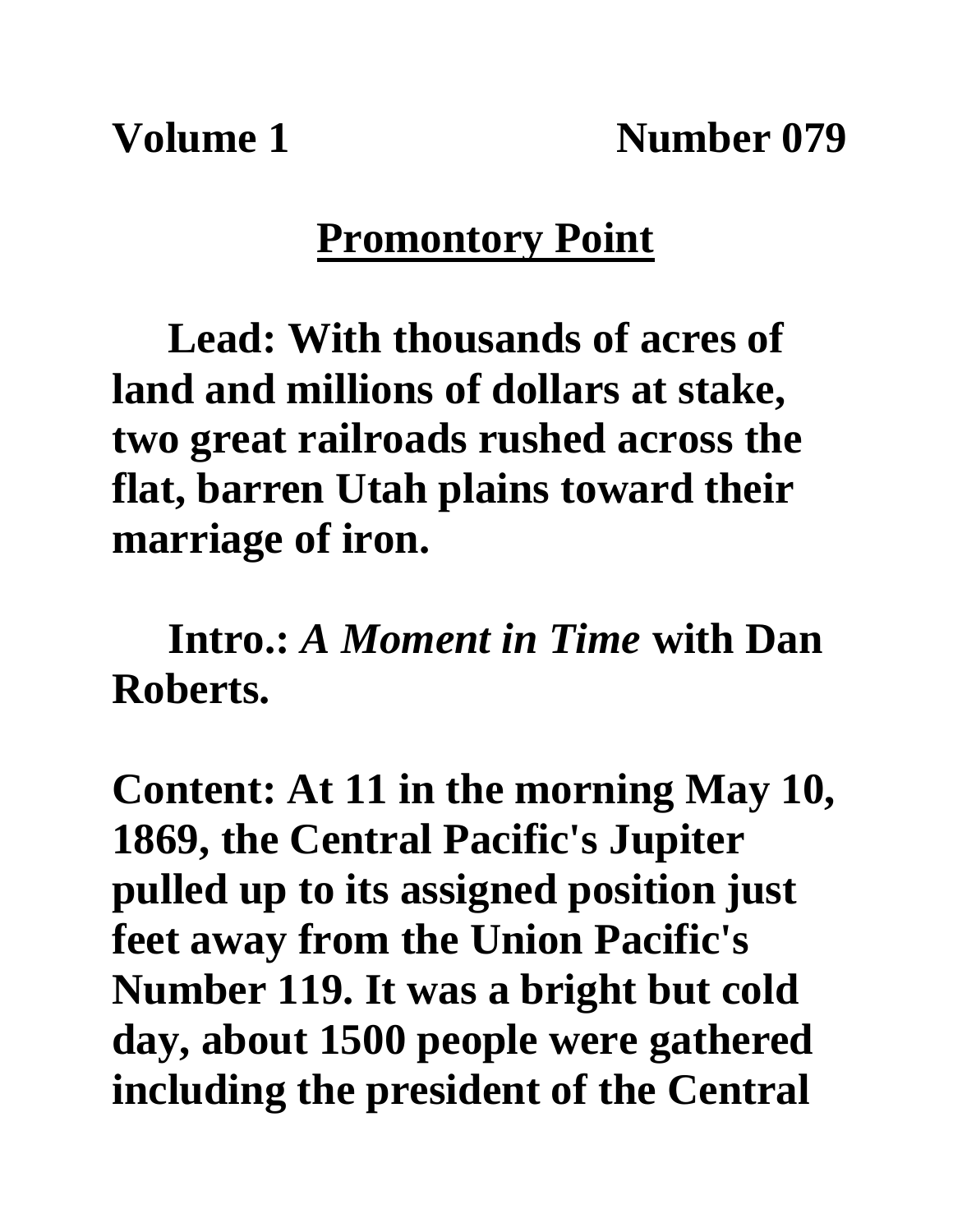## **Pacific, Leland Stanford and the Union Pacific's Thomas C. Durant.**

**Only one pair of rails had to be placed and eight Chinese workers in new blue jackets stood proudly there to lay it. One lone tie remained; it was a link of beautifully polished laurel with silver straps. After a series of mercifully short speeches and a benediction, Stanford and Durante stepped forward to seat the last spikes. One of them was 18 oz. of pure gold, was 5 1/2 inches long and 1/2 inch think, topped by a large nugget of gold.** 

**At 12:30 Stanford and Durante stepped into place. The spike was positioned in its hole, Stanford raised his hammer, brought it down and**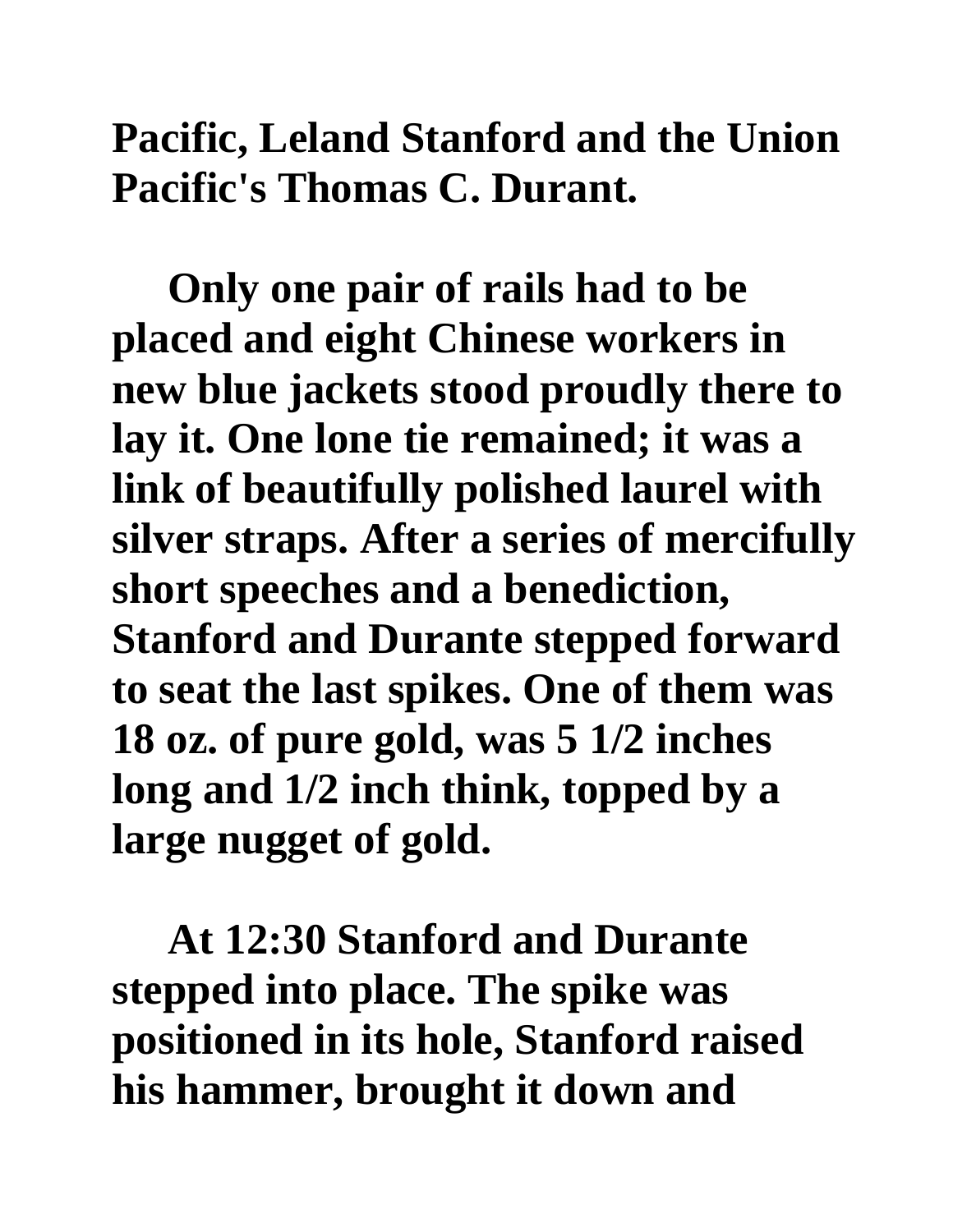**missed. Durante stepped up, raised his hammer and missed it too. Both of them hit the rail, not the spike. The crowd loved it and enjoyed a great laugh at the expense of two men. If the truth be known, both were pretty good business men, knew the value of 18 oz. gold spike and avoided smashing it on purpose. Then special tie was taken out, the precious spikes were extracted and the rail was laid correctly. A message was then flashed to President Grant. It read "Promontory Summit, May 10, 1869. The Last rail is laid, the last spike is driven, the Pacific Railroad is completed. The point of junction is 1,886 miles west of the Missouri River and 690 east of Sacramento City." The nation was united, however tenuously, by a thin band of iron.**